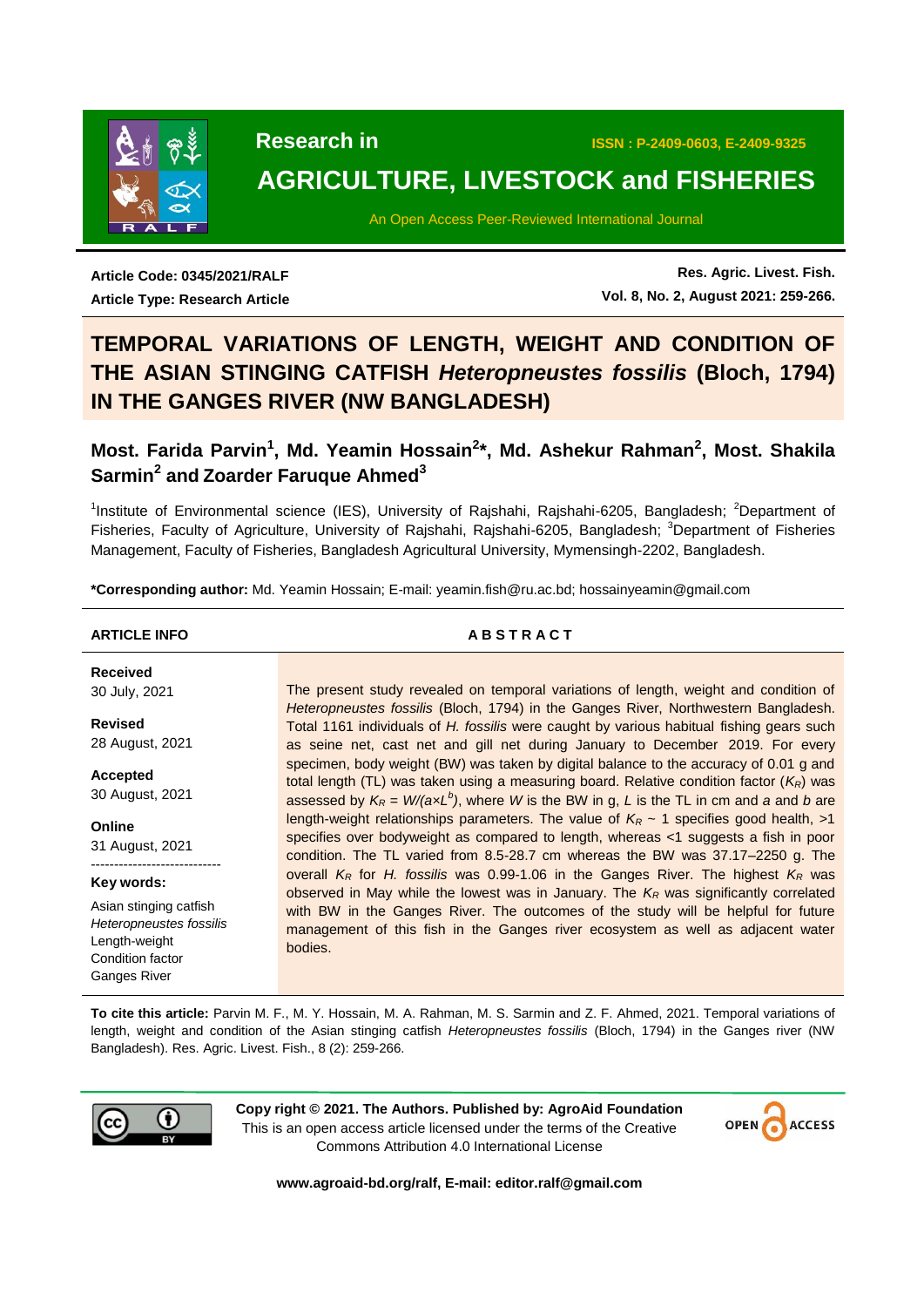# **INTRODUCTION**

Catfish, a common name for a large group of Siluriformes ray-finned bony fish, lived in inland-brackish-coastal waters, but most of them live in shallow and flowing waters and are found in Asia, North and South America and Africa (Bruton, 1996). It has considerable significance in different regions because of its immense commercial significance and the intent of the aquarium (Sarkar *et al.,* 2017). In spite of the presence of such nonviolent parasites on their bodies, catfish are not only ideal for high production rates but also preferable to culture in warm climate and have great disease resistance (Elenien *et al.,* 2009). There are the growing concern about farming of this fish, along with its high rate of growth, persistence with the changed environmental situation, and the attractiveness of consumers because fresh fish is often taken (Sarkar *et al.,* 2017).

The *Heteropneustes fossilis* (Bloch, 1794) (Siluriformes) is a valuable catfish species (locally known as *shinghi* or *shinghee*), primarily a fish of pond, *beels*, ditches, swamp and marshes but occasionally present in muddy rivers (Froese and Pauly 2021). With admirable taste, high medicinal value of good protein, calcium and iron, this catfish has high commercial value (Ahmed *et al.,* 2012, Jayalal and Ramachandran, 2012). Distribution of this species is widely in Bangladesh, Pakistan, India, Mayanmar, Nepal, Sri Lanka Laos and Thailand (Talwar and Jhingran, 1991). It is classified as least concern species both in Bangladesh (IUCN Bangladesh, 2015) and worldwide (IUCN, 2021).

Condition factor is the most significant factor for determining the well being of fish species and its natural ecosystems, and also act as functional tools for management and conserving wild stock (Bagenal and Tesch, 1978; Rahman *et al.*, 2012). Additionally, it measures fish well-being quantitatively and forecasts population success in the future (Richter, 2007; Hossain *et al.*, 2013; 2016). Moreover, the relative condition factor (*KR*) can be used to examine fish health (Rypel and Richter, 2008; Hossain *et al.*, 2009; 2013) as well as very important to estimate the environmental condition of fishes (Hossen *et al.*, 2019).

A sum of studies including length-length relationship (LLR) (Ferdaushy and Alam, 2015) and length-weight relationships (LWRs) (Khan *et al.,* 2012; Ferdaushy and Alam, 2015; Das *et al.,* 2015; Muhammad *et al.,* 2017; Hossain *et al.,* 2017; Islam *et al.,* 2021), condition factors (Muhammad *et al.,* 2012; Das *et al.,* 2015; Ferdaushy and Alam, 2015; Hasan *et al.,* 2020) of this fish species have been carried out, but to the best of our knowledge, there is none of this studies cover the condition of fishes covering year round data in the Ganges River of Bangladesh and elsewhere. Therefore, the present study was aimed to describe the temporal variations of length, weight and relative condition factor of *H. fossilis* in the Ganges River, NW Bangladesh using a number of specimens with various sizes over the study period of one year.

# **MATERIALS AND METHODS**

#### **Study Site and Sampling**

The present study was conducted out in the Ganges River (Charghat: 24°15' N, 88°44' E; and Shaheb Bazaar: 24°20' N, 88°34'), NW Bangladesh. A number of 1161 samples of *H. fossilis* were collected from the fishers' catch during January to December 2019. Individuals were collected from the fishers' catch. Seine net, gill net and cast net were used to catch the fishes. Fishes were immediately kept in ice on the spot and on the arrival to the laboratory fixed them with a 10% buffered solution. Total length (TL) was measured by using a measurement board and body weight (BW) were taken with electronic balance.

### **Data analyses**

According to Le Cren (1951), the LWR was estimated by: *W* = *a* × *L <sup>b</sup>*. The parameters of regression *a* and *b* were obtained by *ln (W) = ln (a*) + *b ln (L).* The equation was being used for calculating the LWR, where the weight of the body (g) is *W*, and length in cm is *L*. Normal logarithm-based linear regression analysis have been used to derive regression parameters *a* and *b*. Furthermore, the 95% confidence limit (CL) of *a* and *b* and the determination coefficient ( $t^2$ ) were determined. According to Froese (2006), unexpected outliers were removed. To approve the *b* values, a t-test was performed that varied significantly from the isometric value (*b* = 3) (Sokal and Rohlf, 1987).

Relative condition factor ( $K_R$ ) was assessed with the equation:  $K_R = W/(axLb)$  (Le Cren, 1951), where W is the BW in g, *L* is the TL in cm and *a* and *b* are LWRs parameters. According to Le-Cren (1951), if the value of *K<sup>R</sup>* is 1 which indicates good health, however and if it is less or higher than 1 indicates relatively poor or imbalance condition of the fish.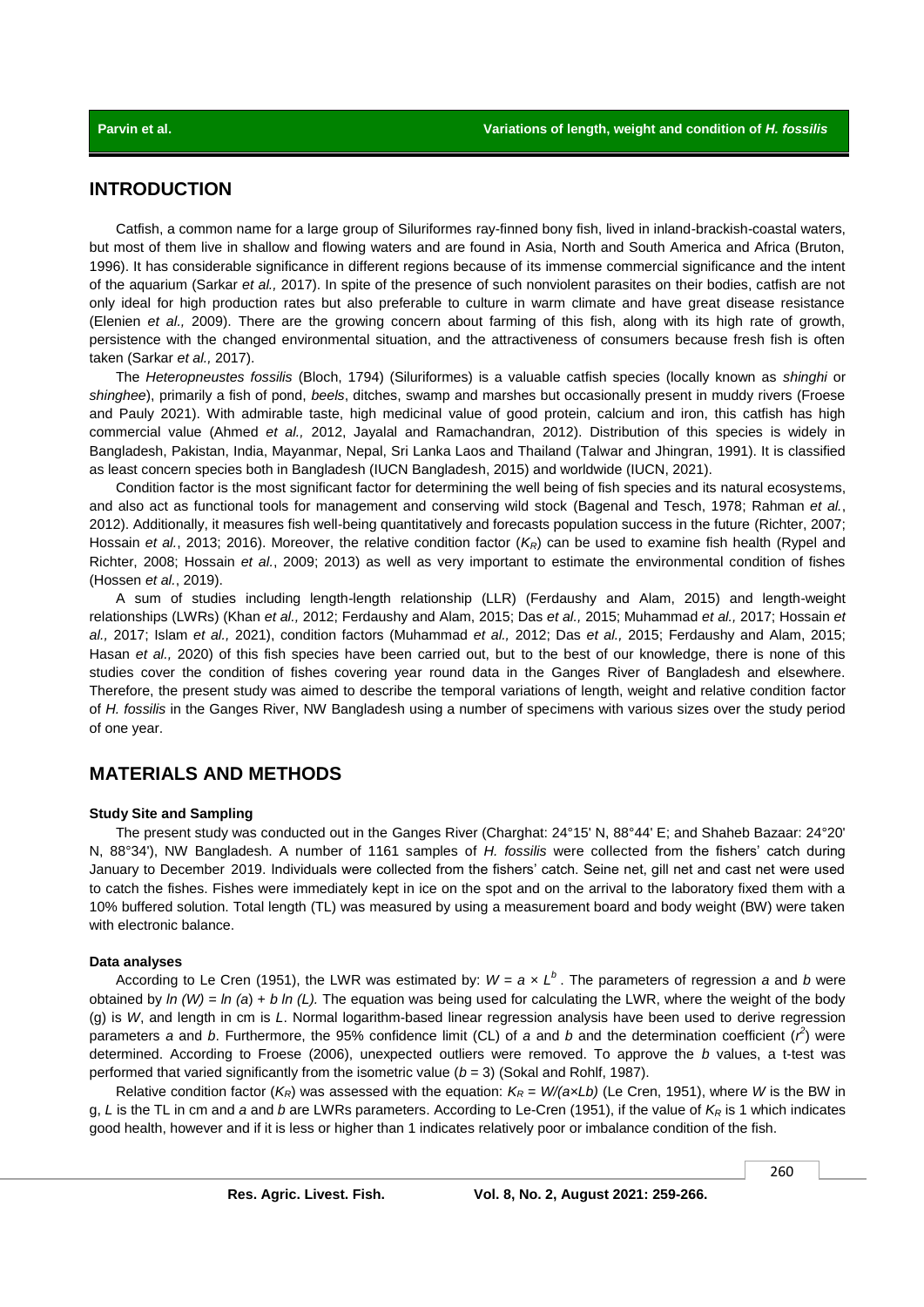#### **Statistical analyses**

GraphPad Prism 6.5 software was used for statistical analyses with considered at 5% level of significance (*p*< 0.05) in this study.

# **RESULTS**

#### **Length-weight**

Total of 1161 individuals were collected through January to December 2019 from the Ganges River. The lowest and highest TL was 8.5 cm and 28.7 cm, respectively. The BW of *H. fossilis* ranged 3.12-146.55g. Monthly variations of TL and BW were shown in Figure 1 and Figure 2, respectively.

### **Relative condition factor**

The lowest value of *K<sup>R</sup>* was 0.99 in January and the highest value was 1.06 in May. Monthly variations of *K<sup>R</sup>* were shown in Figure 3 and Table 1. Additionally, Table 2 showed the correlation between TL *vs. KR* and BW *vs. KR*. Furthermore, variations of *K<sup>R</sup>* with TL were shown in Figure 4.



**Figure 1.** Monthly variations of total length for *Heteropneustes fossilis* (Bloch, 1794) from the Ganges River, northwestern Bangladesh.



**Figure 2.** Monthly variations of total length for *Heteropneustes fossilis* (Bloch, 1794) from the Ganges River, northwestern Bangladesh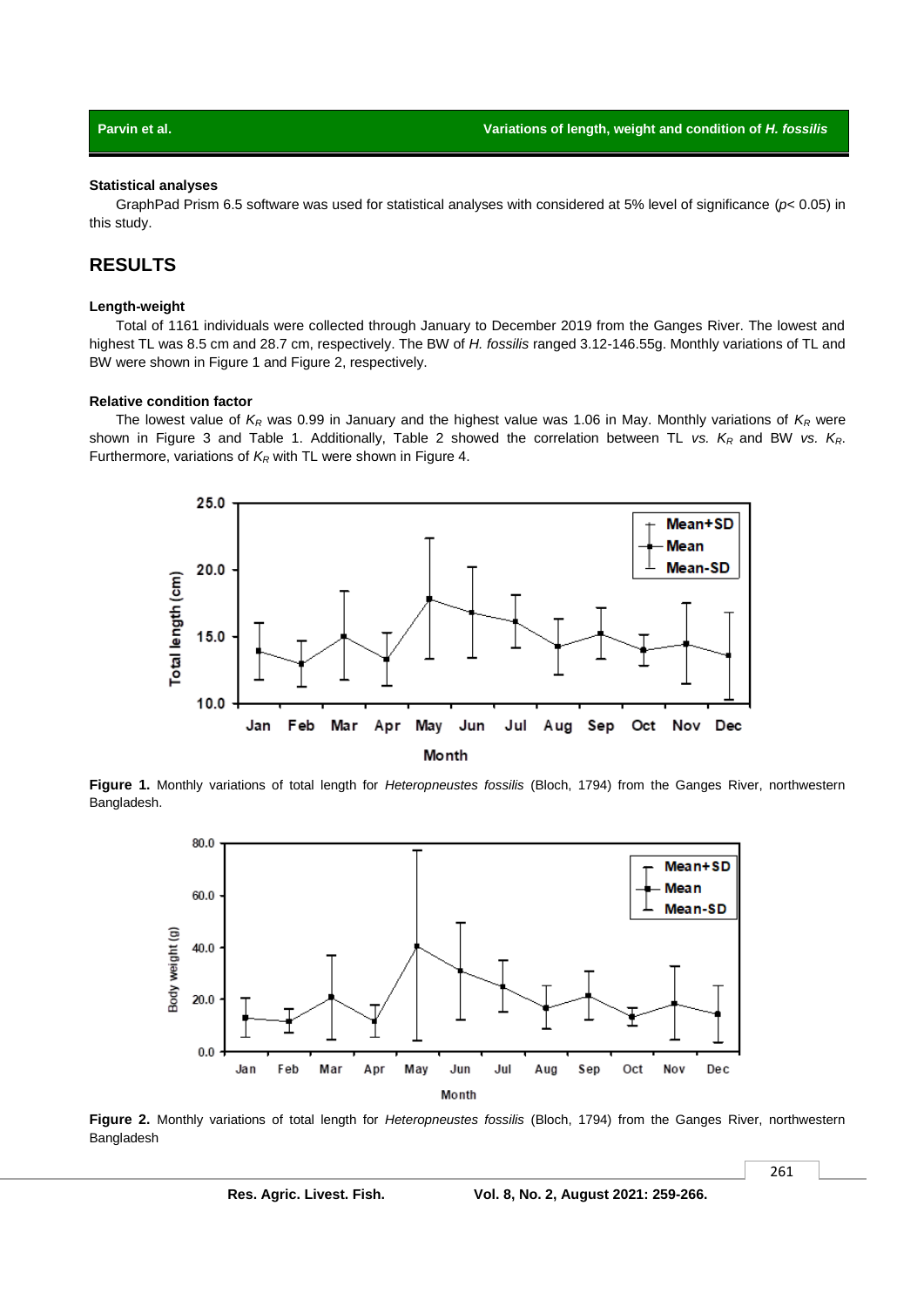

**Figure 3.** Monthly variations of relative condition factor (*KR*) for *Heteropneustes fossilis* (Bloch, 1794) from the Ganges River, northwestern Bangladesh



**Figure 4.** Variation of Relative condition factor (K<sub>R</sub>) with total length (TL) of *Heteropneustes fossilis* from the Ganges River, northwestern Bangladesh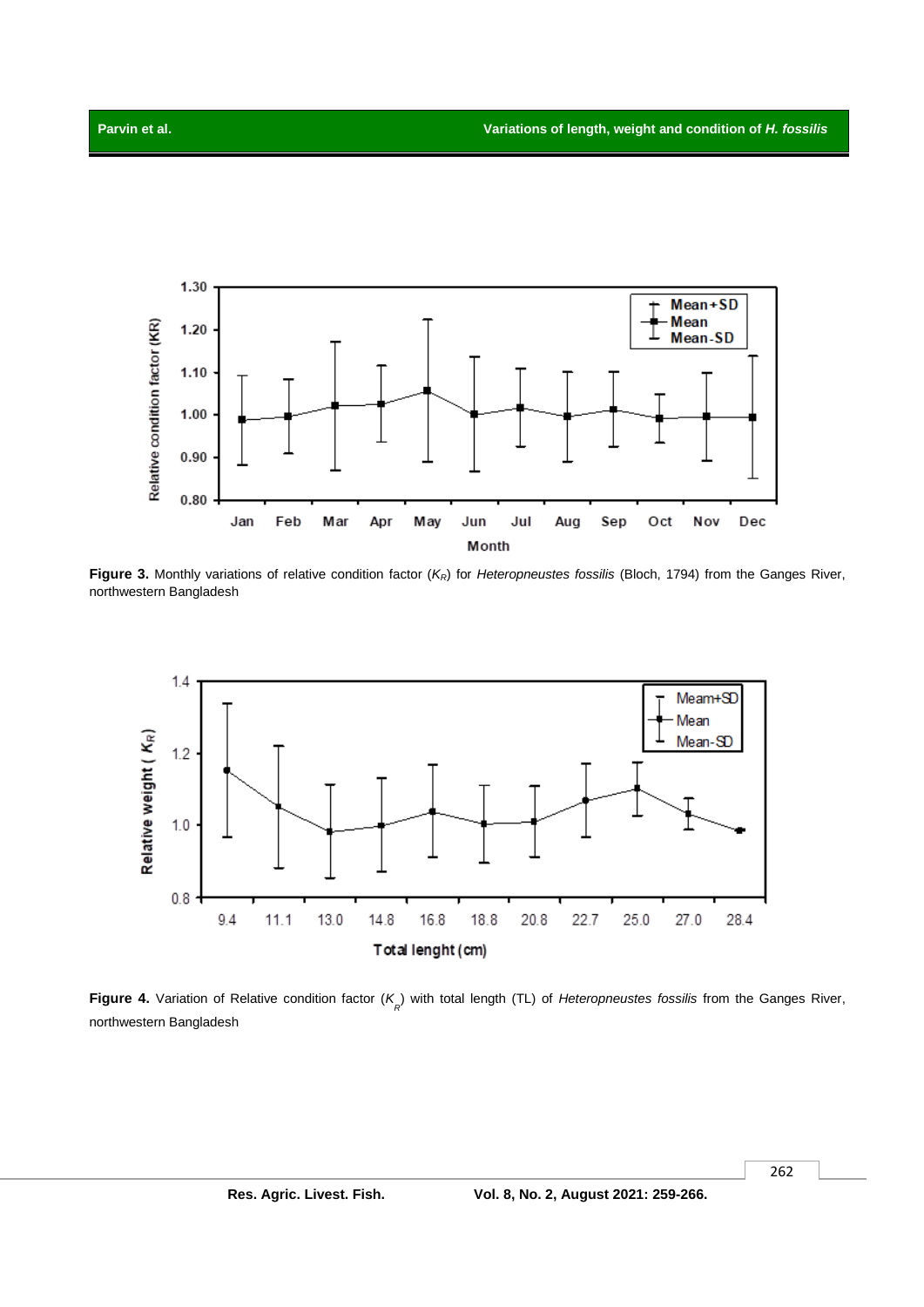**Table 1.** Descriptive statistics on relative condition factor (*KR)* measurements and their 95% confidence limits of *Heteropneustes fossilis* (Bloch, 1794) from the Ganges River, northwestern Bangladesh

| Month   | n    | Relative condition factor $(K_R)$ |            |                 |               |  |
|---------|------|-----------------------------------|------------|-----------------|---------------|--|
|         |      | Min                               | <b>Max</b> | Mean $\pm$ SD   | 95% CL        |  |
| Jan     | 90   | 0.70                              | 1.23       | $0.99 \pm 0.11$ | $0.96 - 1.01$ |  |
| Feb     | 102  | 0.82                              | 1.20       | $1.00 \pm 0.09$ | $0.98 - 1.01$ |  |
| Mar     | 81   | 0.77                              | 1.67       | $1.02 \pm 0.15$ | $0.99 - 1.05$ |  |
| Apr     | 95   | 0.83                              | 1.28       | $1.03 \pm 0.09$ | $1.01 - 1.04$ |  |
| May     | 82   | 0.75                              | 1.45       | $1.06 \pm 0.17$ | 1.02-1.09     |  |
| Jun     | 92   | 0.75                              | 1.32       | $1.00 \pm 0.13$ | $0.97 - 1.03$ |  |
| Jul     | 104  | 0.83                              | 1.34       | $1.02 \pm 0.09$ | 1.00-1.03     |  |
| Aug     | 112  | 0.73                              | 1.30       | $1.00 \pm 0.11$ | $0.98 - 1.02$ |  |
| Sep     | 86   | 0.82                              | 1.24       | $1.01 \pm 0.09$ | $0.99 - 1.03$ |  |
| Oct     | 118  | 0.87                              | 1.11       | $0.99 + 0.06$   | $0.98 - 1.00$ |  |
| Nov     | 112  | 0.77                              | 1.41       | $0.99 \pm 0.10$ | $0.98 - 1.01$ |  |
| Dec     | 88   | 0.68                              | 1.37       | $0.99 \pm 0.14$ | $0.96 - 1.02$ |  |
| Overall | 1161 | 0.63                              | 1.74       | $1.00+0.14$     | 1.00-1.02     |  |

*n*, Sample Size; Min, Minimum; Max, Maximum; SD, Standard Deviation; CL, Confidence Limit

Table 2. Relationships of relative condition factor (K<sub>R</sub>) with total length (TL) and body weight (BW) of *Heteropneustes fossilis* from the Ganges River, northwestern Bangladesh

| <b>Relationships</b> | values | $95\%$ CL of r        | P values    | <b>Significance</b> |
|----------------------|--------|-----------------------|-------------|---------------------|
| TL vs. $K$           | 0.0401 | $-0.0192$ to $0.0991$ | $P = 0.172$ | ns                  |
| BW vs. K             | 0.2377 | 0.1810 to 0.2928      | $P = 0.001$ | ****                |

*rs*, Spearman rank-correlation values; CL, confidence limit; *p*, shows the level of significance; *ns*, not significant; \*\*\*\* very highly significant

## **DISCUSSION**

Information about body condition of *H. fossilis* in the Ganges River is scare, excluding Nageshwari River in Bangladesh (Ferdaushy and Alam, 2015). During this study, a large number of individuals of different body size were collected from the study site through habitual fishing gears around the year. However, absence of smaller than 8.5 cm TL during the study may be attributed to the selectivity of fishing gear (Azad *et al.*, 2018; Rahman *et al*., 2021).

The maximum length of *H. fossilis* recorded as 28.7 cm TL in our study, which is lower than the maximum known TL of 31.0 cm, in the Ganga River, India (Khan *et al.*, 2012) but higher than the maximum TL of 26.8 cm found in Gajner *beel*, a wetland ecosystem of Bangladesh (Rahman *et al.,* 2019). Maximum length information is required to assess population parameters, in addition to asymptotic length (*L∞*) and fish growth consonant, which is crucial for the strategic planning of fisheries resources (Hossain *et al.,* 2012). The data of *H. fossilis* have been recorded over a prolonged period of time and are not reflective of any single season, so they should be considered for comparative purposes only as mean-annual values.

Average TL and BW were comparatively smaller in February and April, respectively. June – July were the peak spawning season of *H. fossilis* (Thakur and Nasar, 1977) and in August off-springs were recruited in the adult stock. In May, maximum mean length and weight found as presence of much more food in the River.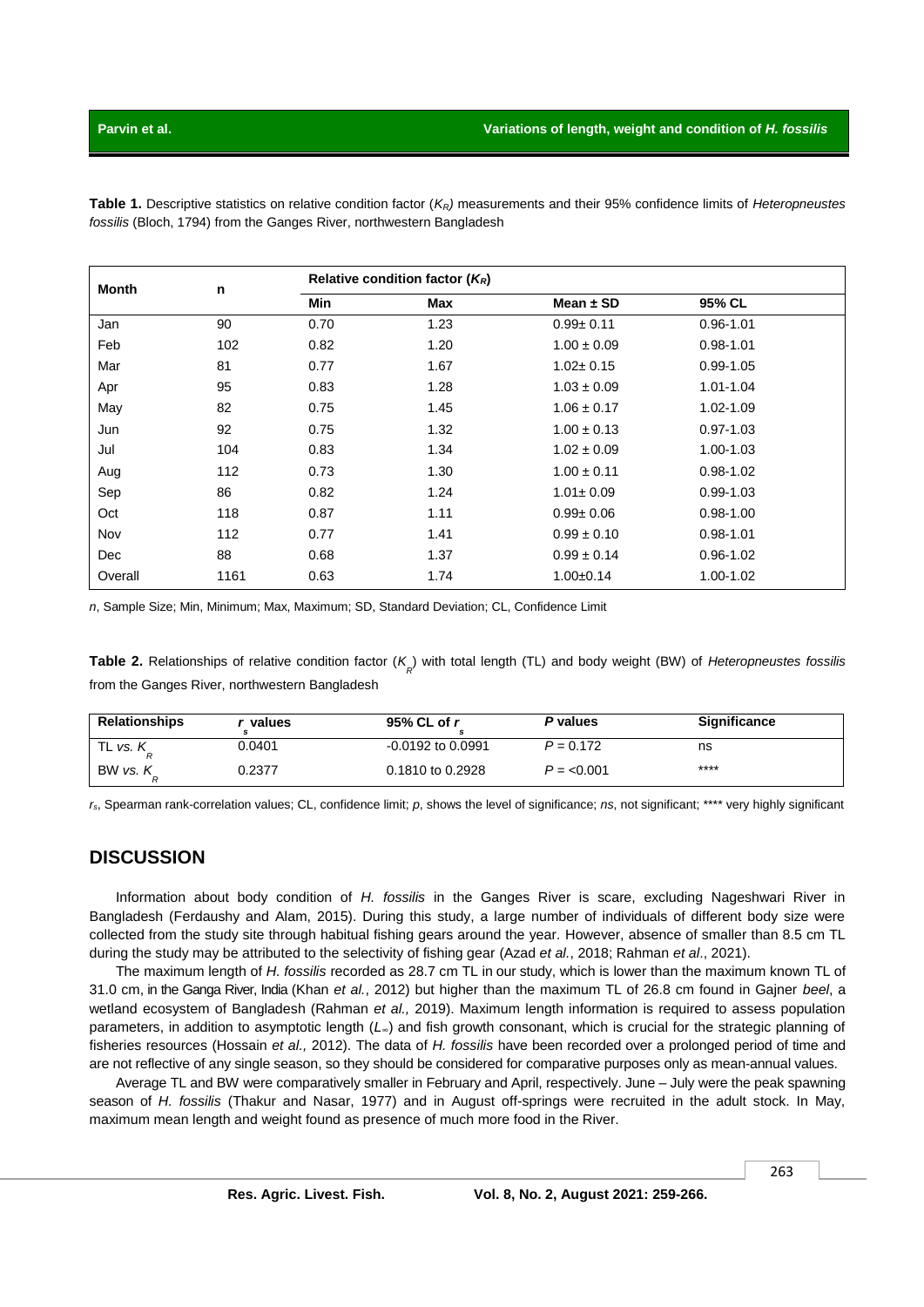In this study, relative condition factor (*KR*) was calculated to assess the overall well being and productivity of *H. fossilis* in the Ganges River. Average *K<sup>R</sup>* values over the year signified a balance habitat for the stock. During this study, the lowest and highest *K<sup>R</sup>* values were found in January and May, respectively. During the peak spawning season, the *K<sup>R</sup>* value may be higher (Khan *et al.*, 2001). The dissimilarity may take place due to gonad maturity, the quantity of undigested food in the digestive tract and reduction in the composition of fat deposited in bodily tissue (Hossain *et al.*, 2017).

Smaller individuals showed a higher *K<sup>R</sup>* value due to their high feeding intensity. The value reduces gradually with escalating the length while gonadal maturity occurs. However, according to Welcome (1979), the condition factor in fish decreases with decreasing in size and is also affected by the reproductive cycle. We found no reference about the relative condition factor (*KR*) of *H. fossilis* elsewhere. Therefore, it is not easy to compare with other findings.

## **CONCLUSION**

The relative condition factor was highly correlated with body weight for *H. fossilis* in the Ganges River. Temporal variations of the relative condition factor were found with the highest in May and lowest in January. The findings of this study will help to develop sustainable management of *H. fossilis* in the Ganges River and other aquatic ecosystems.

# **CONFLICT OF INTEREST**

Authors declare that there is no conflict of interest.

# **ACKNOWLEDGEMENTS**

The authors would like to extend their heartfelt gratitude to the (i) MoST-GoB for NST-Ph.D Fellowships and (ii) MoST-GoB for research grants (ID-475; 08.12.2020) through special allocation.

## **REFERENCES**

- 1. Ahmed S, Rahman AFMA, Mustafa MG, Hossain MB and Nahar N, 2012. Nutrient composition of indigenous and exotic fishes of rainfed waterlogged paddy fields in Lakshmipur, Bangladesh. World Journal of Zoology, 7: 135-140.
- 2. Azad MAK, Hossain MY, Khatun D, Parvin MF, Nawer F, Rahman O and Hossen MA, 2018. Morphometric relationships of the Tank goby *Glossogobius giuris* (Hamilton, 1822) in the Gorai River using multi-linear dimensions. Jordan Journal of Biological Sciences, 11: 81-85.
- 3. Bagenal JB and Tesch FW, 1978. Methods for assessment of fish production in freshwaters*.* Blackwell Scientific publication, Oxford. 361 pp.
- 4. Bruton MN, 1996. Alternative life-history strategies of catfishes. Aquatic Living Resources, 9: 35– 41. [https://doi.org/10.1051/alr:1996040.](https://doi.org/10.1051/alr:1996040)
- 5. Das PW, Rahman K, Talukdar and Deka P, 2015. Length-weight relationship and relative condition factor of *Heteropneustes fossilis* (Bloch) of Deepar *Beel*, a Ramsar site of Assam. Indian Journal of Applied Research, 12: 1024-1027.
- 6. Elenien SMA, Said NE and Fattouh SH, 2009. Economic and social importance of expanding the production and processing of catfish in Egypt. World Journal of Fish and Marine Sciences, 1: 255-261.
- 7. Ferdaushy MH and Alam MM, 2015. Length-length and length-weight relationships and condition factor of nine freshwater fish species of Nageshwari, Bangladesh. International Journal of Aquatic Biology, 3: 149-154.
- 8. Froese R, 2006. Cube law, condition factor and weight-length relationships: History, meta-analysis and recommendations. Journal of Applied Ichthyology, 22: 241-253.
- 9. Froese R and Pauly D, 2021. Fish base 2019, World Wide Web electronic publication. Available at: [https://www.fishbase.org](https://www.fishbase.org/) (accessed on 10 June 2021).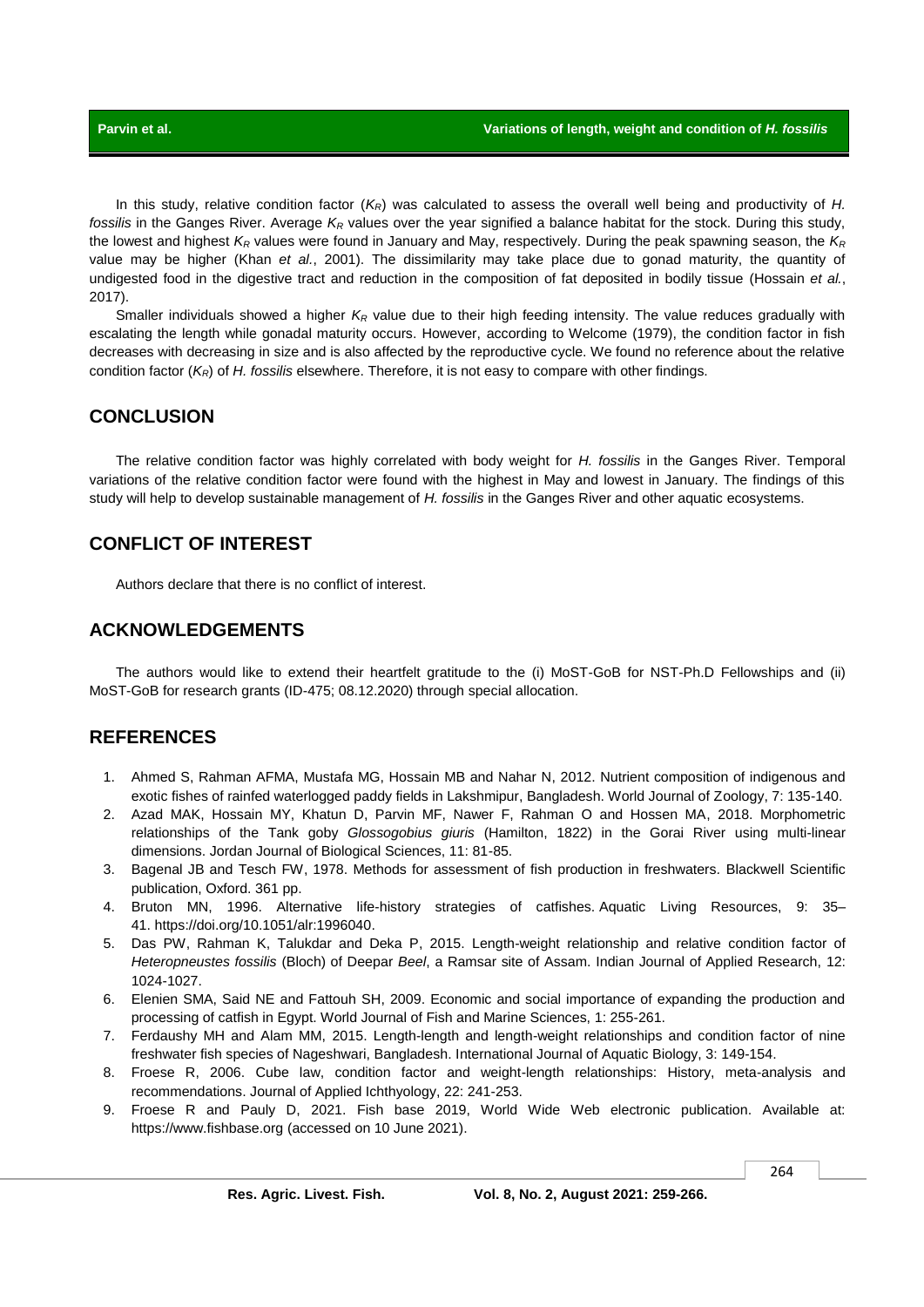- 10. Hasan M, Mawa Z, Hassan HU, Rahman M, Tanjin S, Abro NA, Gabol K, Bashar M, Jasmine S, Ohtomi J and Hossain M, 2020. Impact of eco-hydrological factors on growth of the Asian stinging catfish *Heteropneustus fossilis* (Bloch, 1794) in a Wetland Ecosystem. Egyptian Journal of Aquatic Biology and Fisheries, 24(5): 77-94.
- 11. Hossain MY, Rahman MM, Jewel MAS, Ahmed ZF, Ahamed F, Fulanda B, Abdallah EM and Ohtomi J, 2012. Condition- and form-factor of the five threatened fishes from the Jamuna (Brahmaputra River distributary) River, northern Bangladesh. Sains Malaysiana, 41: 671-678.
- 12. Hossain MY, Arefin MS, Mohmud MS, Hossain MI, Jewel MAS, Rahman MM, Ahamed F, Ahmed ZF and Ohtomi J, 2013. Length‐weight relationships, condition factor, gonadosomatic index‐based size at first sexual maturity, spawning season and fecundity of *Aspidoparia morar* (Cyprinidae) in the Jamuna River (Brahmaputra River distributary), northern Bangladesh. Journal of Applied Ichthyology, 29: 1166-1169.
- 13. Hossain MY, Hossen MA, Khatun D, Nawer F, Parvin MF, Rahman O and Hossain MA, 2017. Growth, condition, maturity and mortality of the Gangetic leaffish *Nandus nandus* (Hamilton, 1822) in the Ganges River (Northwestern Bangladesh). Jordan Journal of Biological Sciences, 10: 57-62.
- 14. Hossain MY, Jasmine S, Ibrahim AHM, Ahmed ZF, Rahman MM and Ohtomi J, 2009. Length-weight and lengthlength relationships of 10 small fish species from the Ganges, Bangladesh. Journal of Applied Ichthyology, 25: 117– 119.
- 15. Hossain MY, Naser SMA, Bahkali AH, Yahya K, Hossen MA and Elgorban AM, 2016. Life history traits of the flying barb *Esomus danricus* (Hamilton, 1822) (Cyprinidae) in the Ganges River, northwestern Bangladesh. Pakistan Journal of Zoology, 48: 399-408.
- 16. Hossen MA, Rahman MA, Hossain MY, Islam MA, Hasan MR, Mawa Z and Ohtomi J, 2019. Estimation of relative growth of Minor carp *Labeo bata* (Cyprinidae) through multi‐linear dimensions. Lakes and Reservoir: Research and Management, 24(3): 302-30.
- 17. Islam MA, Hossain MY, Rahman MA, Rahman O, Sarmin MS, Khatun D, Nima A, Mawa Z, Rahman MA, Tanjin S and Parvin MF, 2021. Some biological aspects of Asian stinging catfish, *Heteropneustes fossilis* (Bloch, 1794) (Teleostei: Siluriformes) in a wetland ecosystem. Iranian Journal of Ichthyology, 8(1): 52-61.
- 18. IUCN, 2021. The IUCN red list of threatened species. Version 2021-1. Accessed on 10 June 2021. https:[//www.iucnredlist.org](http://www.iucnredlist.org/)
- 19. IUCN Bangladesh, 2015. Red List of Bangladesh. Volume 5: Freshwater Fishes. IUCN, International Union for Conservation of Nature, Bangladesh Country Office, Dhaka, Bangladesh. 360 pp.
- 20. Jayalal L and Ramachandran A, 2012. Export trend of Indian ornamental fish industry. Agriculture and Biology Journal of North America, 3: 439-451.
- 21. Khan MA, Khan S and Miyan K, 2012. Length–weight relationship of giant snakehead, *Channa marulius* and stinging catfish, *Heteropneustes fossilis* from the River Ganga, India. Journal of Applied Ichthyology, 28: 154-155.
- 22. Khan MA, Kumar D and Sinha R, 2001. On some biological aspects of Hilsa (*Tenualosa ilisha*) (Hamilton-Buchanan) from Hooghly estuary. Journal of Inland Fisheries Society of India*,* 33(1):38-44.
- 23. Le Cern ED, 1951. Length-weight relationship and seasonal cycle in gonad weight and condition in the perch (*Perca fluviatilis*). Journal of Animal Ecology, 20: 201-219
- 24. Muhammad H, Iqbal Z, Bashir Q, and Hanif MA, 2017. Length-weight relationship and condition factor of catfish species from Indus River, Pakistan. Punjab University Journal of Zoology, 32: 35-38.
- 25. Rahman MA, Hossain MY, Tanjin S, Mawa Z, Hasan MR, Habib KA, and Ohtomi J, 2021. Length weight relationships of five marine fishes from the Bay of Bengal. Journal of Applied Ichthyology, 37(2): 364-366.
- 26. Rahman MA, Hasan MR, Hossain MY, Islam MA, Khatun D, Rahman O, Mawa Z, Islam MS, Chowdhury AA, Parvin MF and Khatun H, 2019a. Morphometric and Meristic Characteristics of the Asian Stinging Catfish *Heteropneustes fossilis* (Bloch, 1794): A Key for Identification. Jordan Journal of Biological Sciences, 12(4): 467-470.
- 27. Rahman MM, Hossain MY, Jewel MAS, Rahman MM, Jasmine S, Abdallah E and Ohtomi J, 2012. Population structure, length-weight and length-length relationships, and condition-and form-factors of the Pool barb *Puntius sophore* (Hamilton, 1822) (Cyprinidae) from the Chalan *Beel*, North-Central Bangladesh. Sains Malaysiana, 41: 795-802.